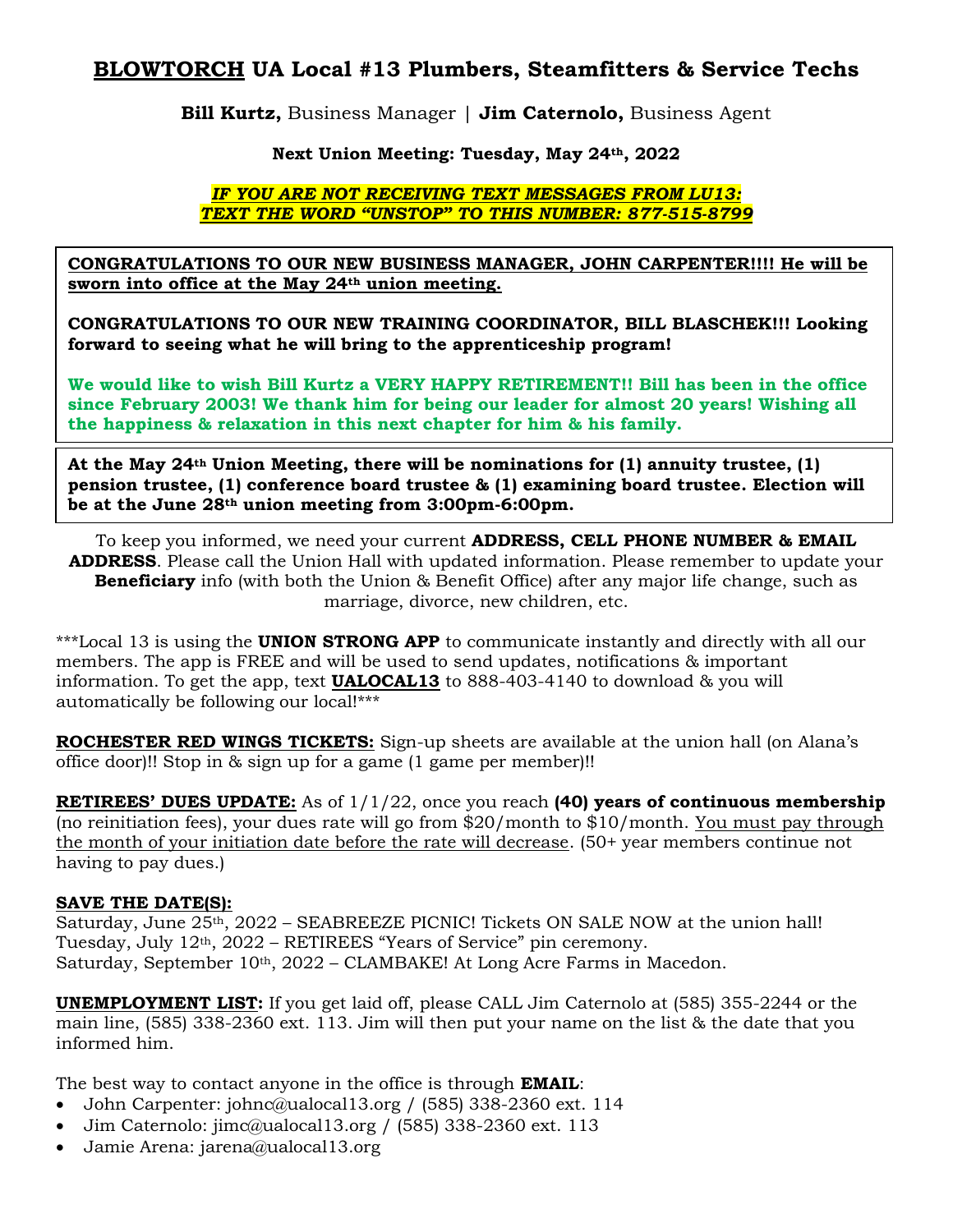- Bill Blaschek: billb@ualocal13.org
- Alana Colotti Allen: [alanac@ualocal13.org](mailto:alanac@ualocal13.org)
- Bette Kwiatkowski: [bettek@ualocal13.org](mailto:bettek@ualocal13.org)

## **GET WELL SOON:**

• To any member that has tested positive for COVID-19. Get some rest & we hope you feel better soon!

### **CONDOLENCES:**

- To Randy Vermeulen & family on the recent passing of his mother, Ruth.
- To Bob Crowell & family on the recent passing of his daughter, Cynthia Lee.
- To the Goeltz family on the recent passing of William. He was a lifetime member with 65 years in the local!

# **CONGRATULATIONS:**

- To Larry Cusaac on the birth of his daughter, Lamira!!
- To Jim Montinarelli on the birth of his first grandson, Koda James!!

**NEW RETIREES:** May 1st – Lloyd Key, Russell Militello & John Wilson

### **BENEFITS OFFICE FUND ADMINISTRATOR – STEVE OSTRANDER**

# *PLEASE BE ADVISED OF THE FOLLOWING MANDATORY DIRECTIVE REGARDING COVID-19 VIRUS & PERSONAL VISITS TO THE BENEFIT OFFICE.*

*PLEASE BE ADVISED THAT THE BENEFIT OFFICE WORKS DAILY WITH YOUR PERSONAL & SENSITIVE INFORMATION. NO WALK IN TRAFFIC IS PERMITTED. THE ENTRANCE IS LOCKED AT ALL TIMES. ALL MEMBERS WISHING TO PERSONALLY MEET WITH BENEFIT OFFICE STAFF MUST CALL AND MAKE AN APPOINTMENT IN ADVANCE.*

### *GENERAL NEWS*

If you have information or documents that you are dropping off without an appointment, there is a stainless cabinet mailbox in the vestibule area of the building with labels for the Union Office (top slot) & Benefit Office (bottom slot). You may drop off any paperwork to us via this method. There is also a mail slot to the right of the main Benefit Office entrance door. Please call or e-mail us prior to your visit so we know that your items are here.

#### *THE BENEFIT OFFICE STAFF ARE AVAILABLE M-TH: 8:00am-4:00pm & FRIDAY: 8:00am-3:00pm. PLEASE CALL: 585-338-2310*

- Tricia Marciano: Ext 106 / [triciam@ualocal13.org](mailto:triciam@ualocal13.org)
- Debbi Edizel: Ext 107 / [dedizel@ualocal13.org](mailto:dedizel@ualocal13.org)
- Steve Ostrander: Cell Only (585) 354-6158. If it is a 911 matter, please call him anytime 24/7. Otherwise, please respect his business hours of availability.

### *INSURANCE FUND NEWS*

# **INSURANCE HOUR BANK TO ANNUITY VOLUNTARY TRANSFER PROGRAM**

Eligible Active members will be receiving a postcard in the mail around the 2nd week of May to enroll in this program. In order to be eligible a member needs to have an Hour Bank Balance of \$25,000 as of the May 1, 2022 Eligibility period. This program is only available for enrollment once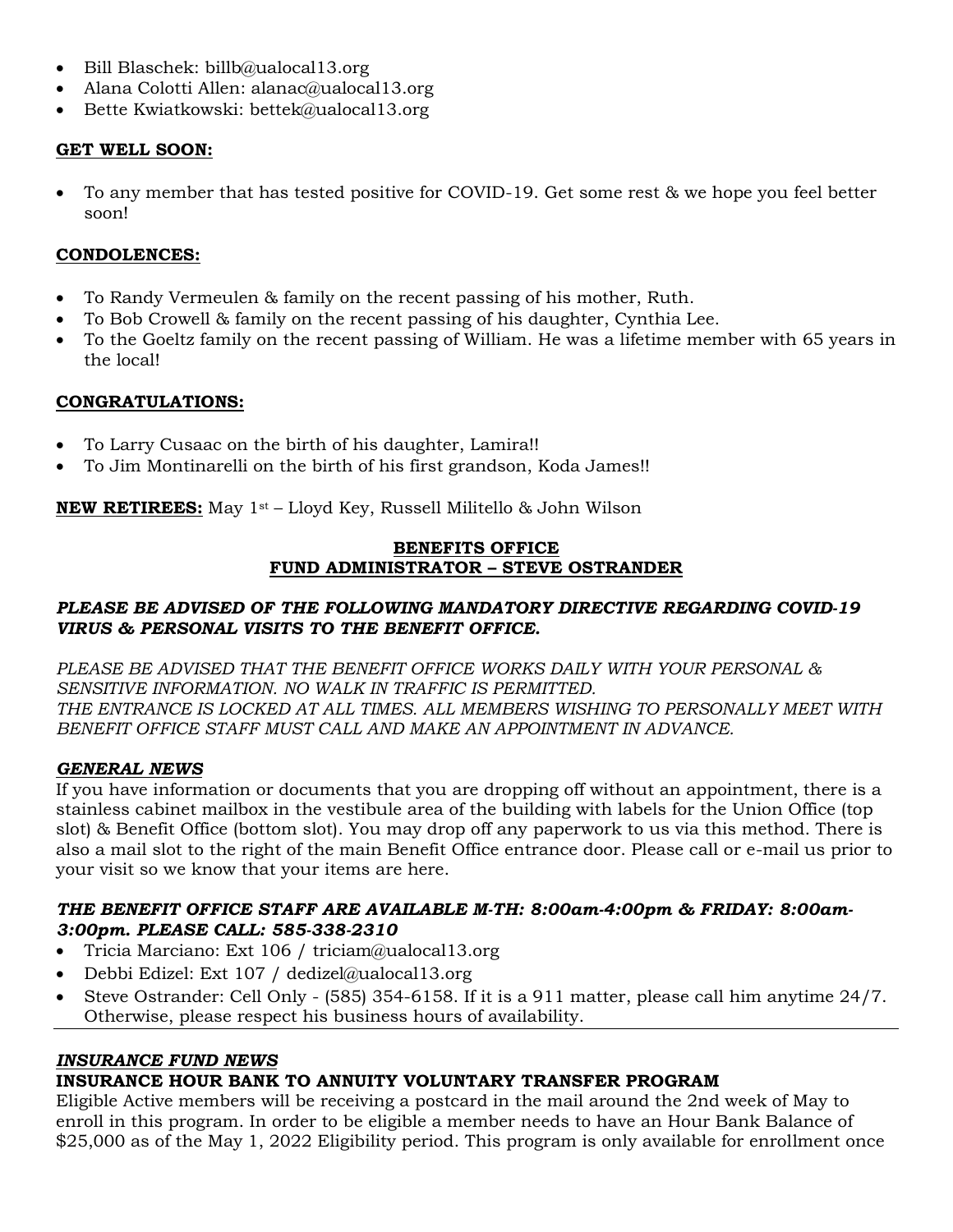a year. If you have any questions, please contact Tricia Marciano at 585-338-2310 x106 or at [triciam@ualocal13.org.](mailto:triciam@ualocal13.org)

### **Hour Bank Reimbursement—New Balances for May 1, 2022-April 30, 2023**

We are in the process of updating the new balances for the May 1, 2022-April 30, 2023 Plan Year with Lifetime Benefit Solutions. They will be available approximately by the 3<sup>rd</sup> week of May. If you are looking to submit a claim with a date of service after May 1, 2022 prior to this update in their system, you will receive a denial. If you have any questions, please contact Tricia Marciano at 585- 338-2310 x106 or at [triciam@ualocal13.org.](mailto:triciam@ualocal13.org)

### **Hour Bank Reimbursement—Automatic Claims Transfer**

Did you know that you can enroll in Automatic Claims Transfer with Lifetime Benefit Solutions? This option is only available to Active Members enrolled in our Excellus Health Insurance Plan. You will not need to submit out-of-pocket claims under the U.A. Local 13 Medical Plan for reimbursement from your Hours Bank. Instead, Excellus BCBS will notify Lifetime Benefit Solutions whenever you or your dependents have a claim under our plan which results in out-of-pocket cost and Lifetime Benefit Solutions will automatically reimburse you for that amount. To enroll simply contact Lifetime Benefit Solutions Customer Service at 1-800-327-7130.

### **Adding New Dependents to Insurance Plan**

Our plan allows 30 days from the date of event to add a spouse or newborn to our insurance plan. Please contact Tricia Marciano in the Benefit Office at 585-338-2310 x106 or [triciam@ualocal13.org.](mailto:triciam@ualocal13.org) DO NOT contact your employer; your insurance is administered through the Benefit Office.

# *ANNUITY FUND NEWS*

Prudential Retirement is being acquired by Empower, the nation's second largest retirement plan provider. The website, login credentials and the Participant Call Center phone number will remain the same. You may receive more information shortly by email or by mail. See the latest updates by logging in (or registering your account) at www.retirement.prudential.com.

In January, the Prudential Annuity Disbursement forms were revised to include 2022 Federal Marginal Rate Tables, and a worksheet to help determine the appropriate Federal tax withholding. Prudential's Participant Call Center is available to assist members with questions regarding this IRS required section of the form. Their phone number is 1-877-778-2100.

Also, the Qualified Joint and Survivor Annuity explanation is now provided in the Prudential Retirement Loan and Disbursement forms.

Please be advised that the Prudential Guaranteed Fund interest rate for the period January 1, 2022 through June 30, 2022 will be set at 1.65%.

# *ALL FUNDS*

### **Address Changes—All Members**

Please remember to update the Benefit Office of any address and phone number changes.

### **Beneficiary Forms—All Members**

We can't emphasize enough how critically important it is to have current beneficiary forms on file with this office. Your accounts, Pension, Annuity Balance, Life Insurance, Hour Bank Balance or any other Benefit account WILL NOT be transferred to anyone without a current Beneficiary Form on file. If you decease, your family will be forced to begin legal proceedings to liquidate your accounts. An Executor will need to be established, Power of Attorney, an Estate will need to be created and so on. Your loved ones will not receive any funds belonging to you without all legal measures being satisfied. If an Estate is not created, your funds may reside with NYS until such